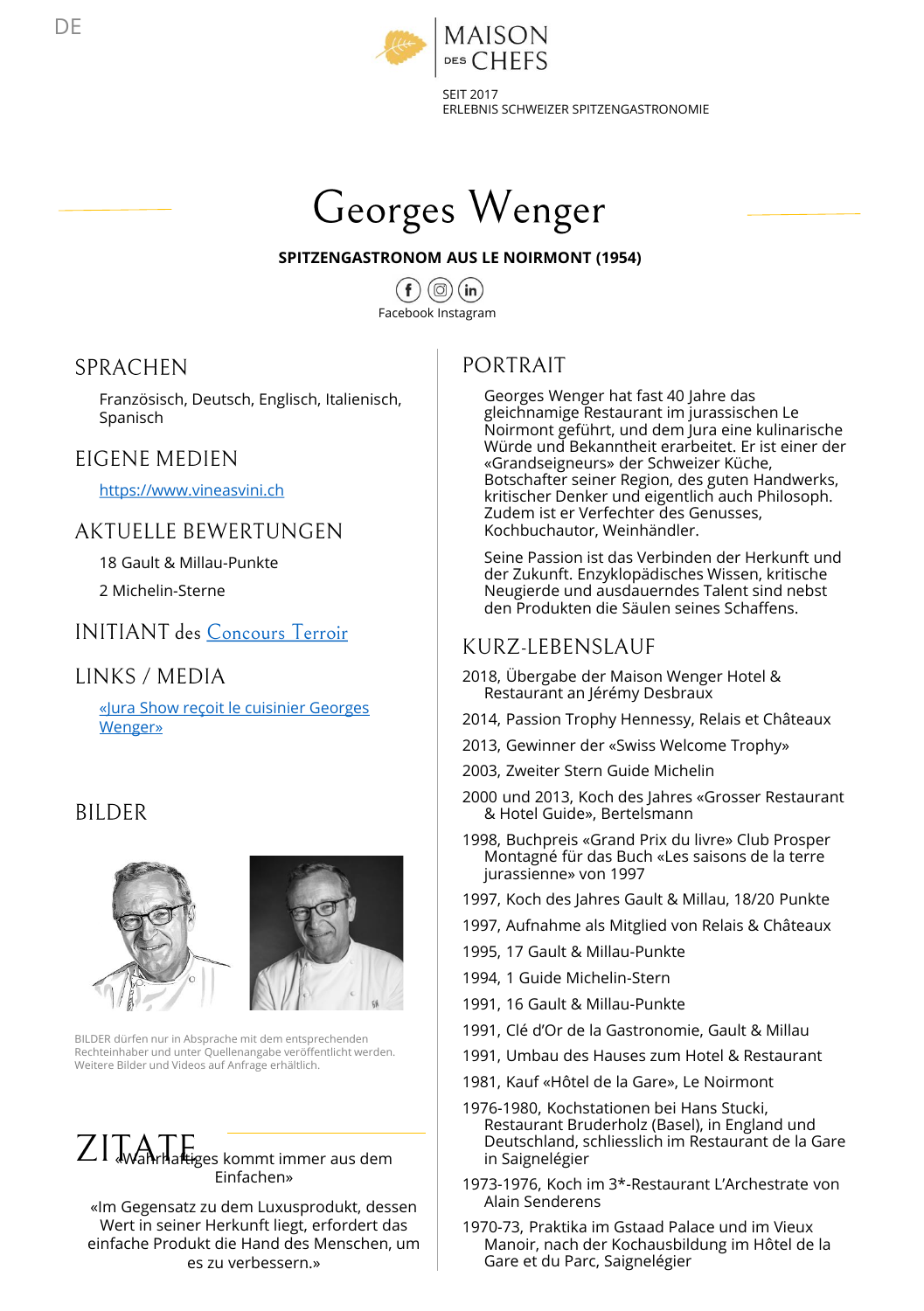

SEIT 2017 ERLEBNIS SCHWEIZER SPITZENGASTRONOMIE



#### **GRAND CHEF HAUTE CUISINE FROM LE NOIRMONT (1954)**

 $(in)$  $(\circledcirc)$ 

Facebook Instagram

#### **LANGUAGES**

French, German, English, Italian, Spanish

#### **OWN MEDIA**

[https://www.vineasvini.ch](https://www.vineasvini.ch/)

#### **CURRENT CULINARY HONORS:**

18 Gault Millau points

2 Michelin stars

#### **INITIATOR** des Concours Terroir

#### LINKS / MEDIA

[«Jura Show reçoit le cuisinier Georges](http://www.canalalpha.ch/emissions/jurashow/jura-show-le-jura-show-recoit-le-cuisinier-georges-wenger-a-sa-table/) Wenger»

#### **IMAGES**





**IMAGES** may only be used with the permission of the respective copyright holder and with reference to the source. Alternative images / videos available on request.

# QUOTES

#### "Truth comes from simplicity"

« A la différence du produit luxueux dont la valeur réside dans l'origine, le produit simple exige la main de l'homme pour sa mise en valeur. »

# PORTRAIT

Georges Wenger has run the restaurant with his name in Le Noirmont in Jura for almost 40 years and has acquired culinary distinction and fame for the Jura.

He is one of the "Grand Seigneurs" of Swiss cuisine, ambassador of his region, of good craftsmanship, critical thinker and philosopher. He is also an advocate of good taste, a cookbook author and a wine merchant.

His passion is to link tradition with the future. Encyclopedic knowledge, critical curiosity and persistant talent are, along with the products, the pillars of his oeuvre.

#### **SHORT CV**

2018, Handover of the Maison Wenger

2014, Passion Trophy Hennessy, Relais et Châteaux

2013, Winner of the «Swiss Welcome Trophy»

2003, Second star, Guide Michelin

2000 and 2013, Chef of the Year «Grosser Restaurant & Hotel Guide», Bertelsmann

1998, Book prize «Grand Prix du livre» Club Prosper Montagné for the book «Les Saisons de la terre jurassienne» (published 1997)

1997, Chef of the Year Gault & Millau, 18 points

- 1997, Admission as member of Relais & Châteaux
- 1995, 17 Gault & Millau points
- 1994, 1 Guide Michelin star
- 1991, 16 Gault & Millau points
- 1991, Clé d'Or de la Gastronomie, Gault & Millau

1991, Conversion of the house into hotel and restaurant

1981, Purchase of the «Hôtel de la Gare», Le Noirmont

1976-1980, Cooking stations with Hans Stucki, Restaurant Bruderholz (Basel), in England and Deutschland, finally in the Restaurant de la Gare in Saignelégier

1973-1976, Chef in the 3\* restaurant L'Archestrate by Alain Senderens

1970-73, Stages at the Gstaad Palace and the Vieux-Manoir, after the apprenticeship at the Hôtel de la Gare et du Parc, Saignelégier